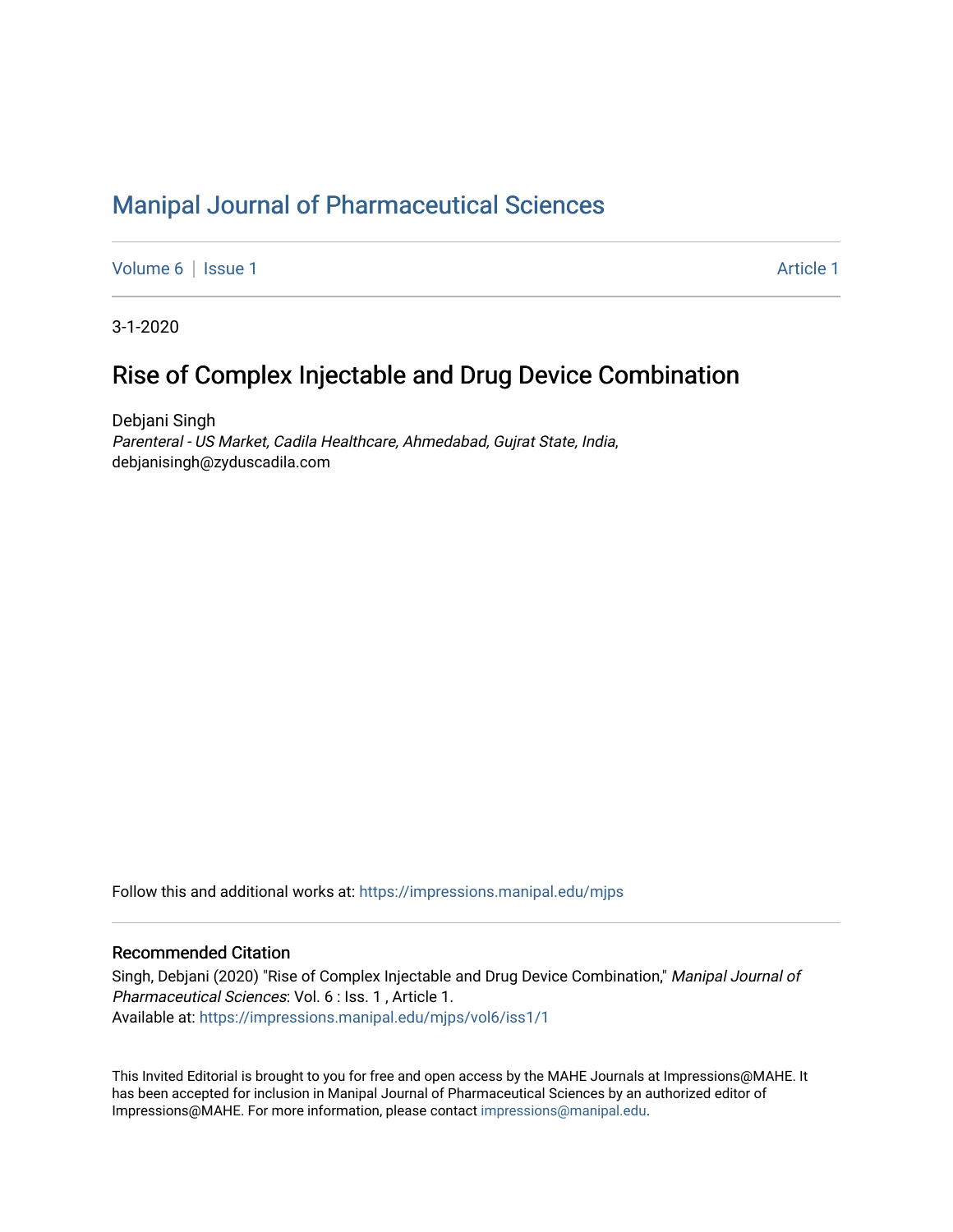#### Singh D, *et al*: Rise of Complex Injectable and Drug Device Combination Invited Editorial

# **Rise of Complex Injectable and Drug Device Combination**

Debjani Singh

## Email: debjanisingh@zyduscadila.com

The pharmaceutical industry has experienced sensational revolution over the last six decades. The first generation novel drug delivery systems (e.g., oral sustained release preparations, inhalations, transdermal patches, etc.) were developed rapidly during three decades (1950–1980), achieving high product translational competence. Spansule® technology comprehended a sustained release of the drug over a period of 12 hours for the first time in 1952. After four years of that incidence, pressurized Metered Dose Inhalers (MDI) initiated the history of inhalation delivery systems. With the approval of Scop® in 1979, the transdermal patch was made available in the market. In the second generation pharmaceutical formulations, the central issue was focused on nanomedicines and smart delivery systems. Although the second generation novel drug delivery systems (e.g., liposomes, nanoparticles, microspheres, gene delivery systems, etc.) engrossed lot of focus during 1980-2010, there are very limited products available in the market currently. Doxil® (liposomal formulation) evolved as the first nanomedicine in 1995. The first nanotechnologybased target drug delivery system (Abraxane®) was made commercially available in the market in 2005. The marketable and commercial success of these nano-drug delivery systems/platforms attracted a large number of followers. Presently, there are about 6,400 platform technologies available worldwide, out of which 4,800 are active and 41% of these technologies are injectable dosage forms. Hence it can be stated that "The new era is all about Complex Injectable formulations".

#### **Debjani Singh**

*Vice President, Parenteral - US Market, Cadila Healthcare, Ahmedabad, Gujrat State, India*

Complex injectable are the medicines that generally have at least one feature that makes them difficult to "genericize" under traditional generic approval approaches. Complex Injectable market is gaining traction in injectable therapies owing to the increase in their use in life threatening as well as chronic disease therapies.

The complexity may be with respect to the Active Pharmaceutical Ingredient (API) or the product manufacturing process or route of administration, or it could even be the delivery device involved. Due to the higher degree of complexity involved, the competition for manufacturing such products is relatively less as it requires major capital investment for establishment of desired facility. Every individual product may have unique manufacturing process requiring specific set of equipment for batch manufacturing. Therefore, growth in the complex injectable market is largely driven by their complex generic formulations. Market for complex injectable is primarily driven to meet the unmet need of patients or to encounter increasing rate of chronic diseases, minimizing toxic effects of drugs through advance technology platforms, increase in the demand of self- administration devices for patient convenience, better product stability or targeted delivery of drug products.

Complex Injectable (generics) are exceedingly challenging and it is quite difficult to prove similarity through pharmaceutical equivalence or bioequivalence studies. The Food and Drug Administration (FDA) is keen to learn about the differences between the Reference listed drug product and the generic drug product, rather than their similarity. So there is a requirement of immense characterization of these products through orthogonal techniques. Apart from the popular

**How to cite this article:** Singh D. Rise of Complex Injectable and Drug Device Combination. *MJPS* 2020; 6(1): 1-2.

1